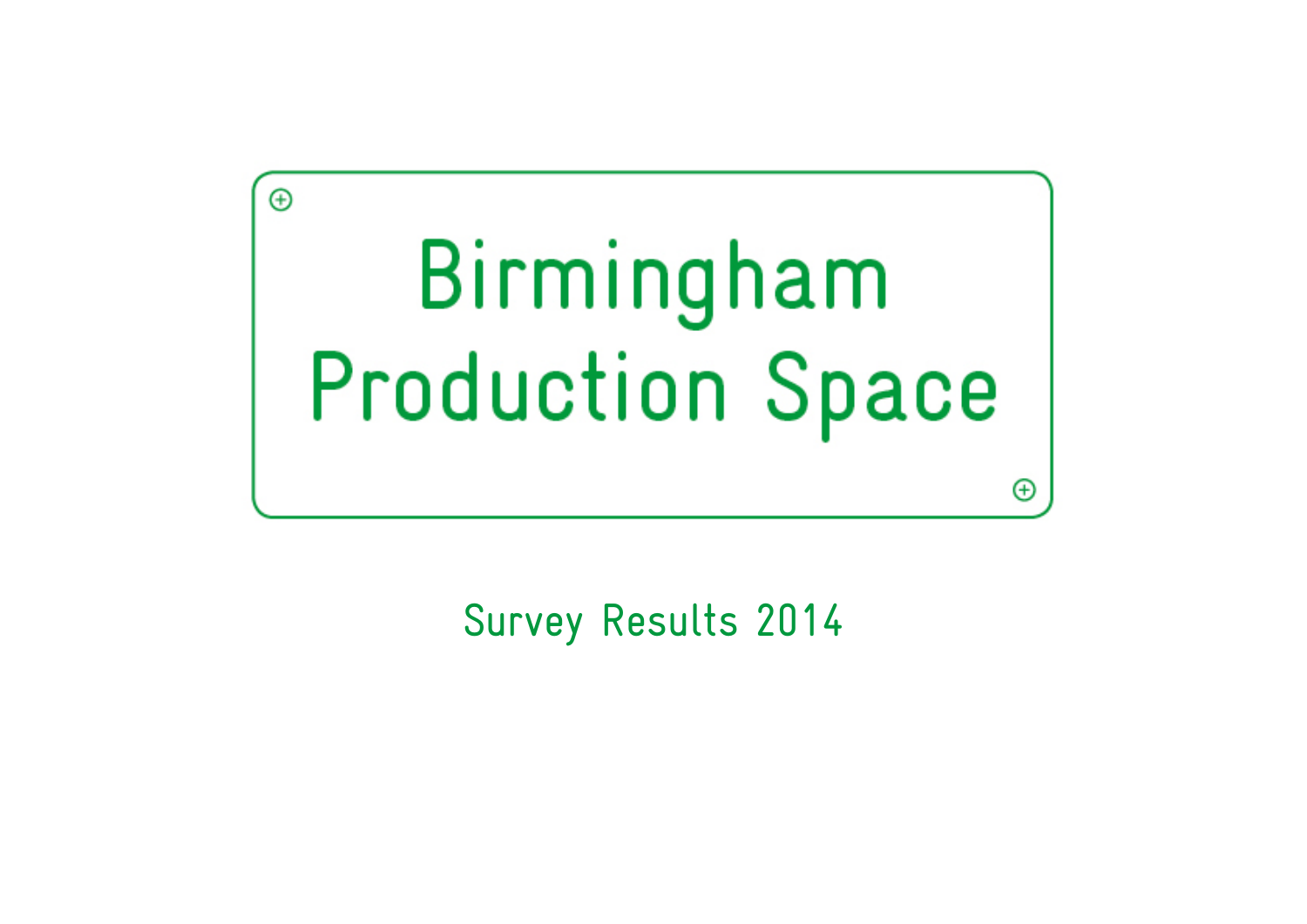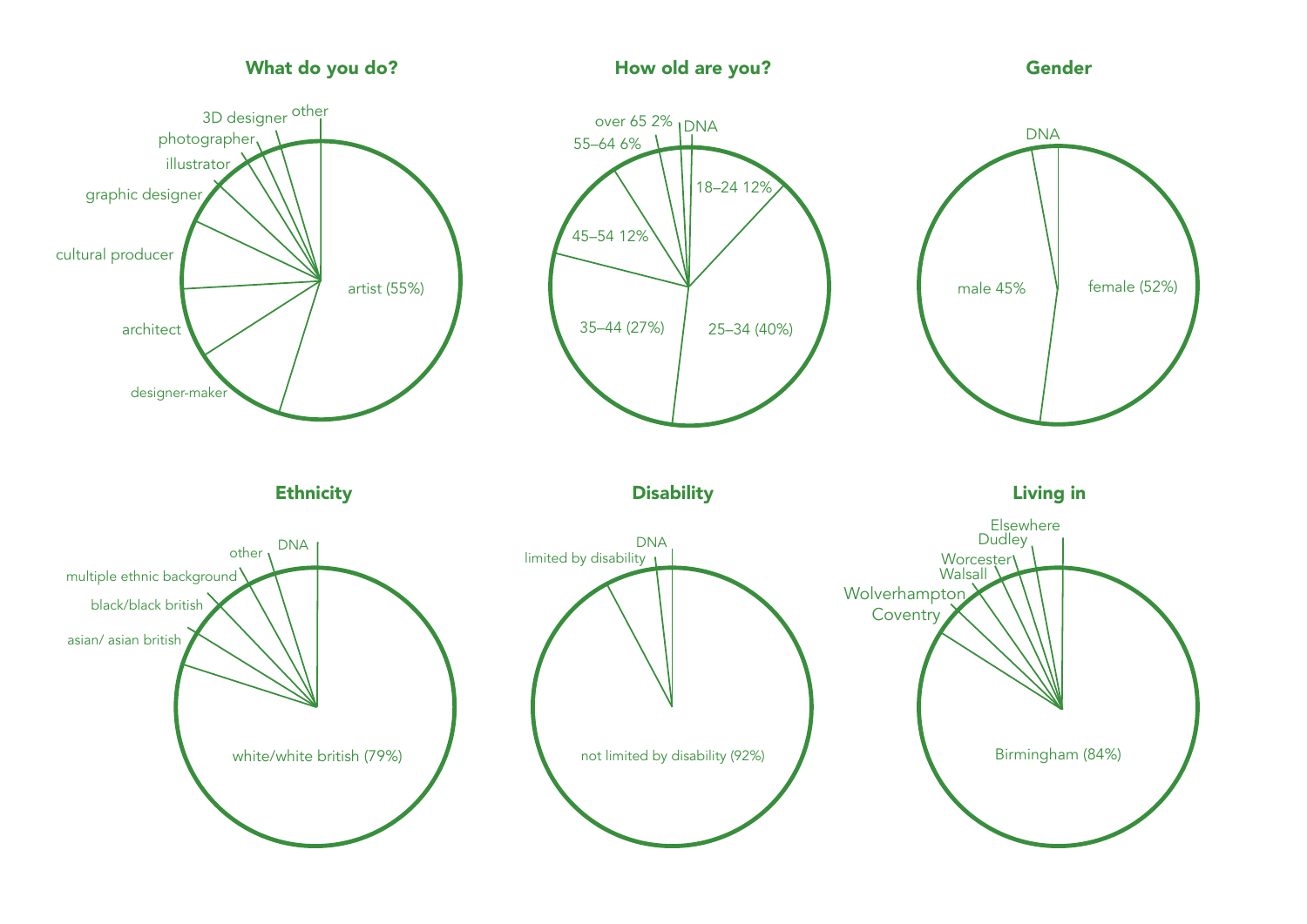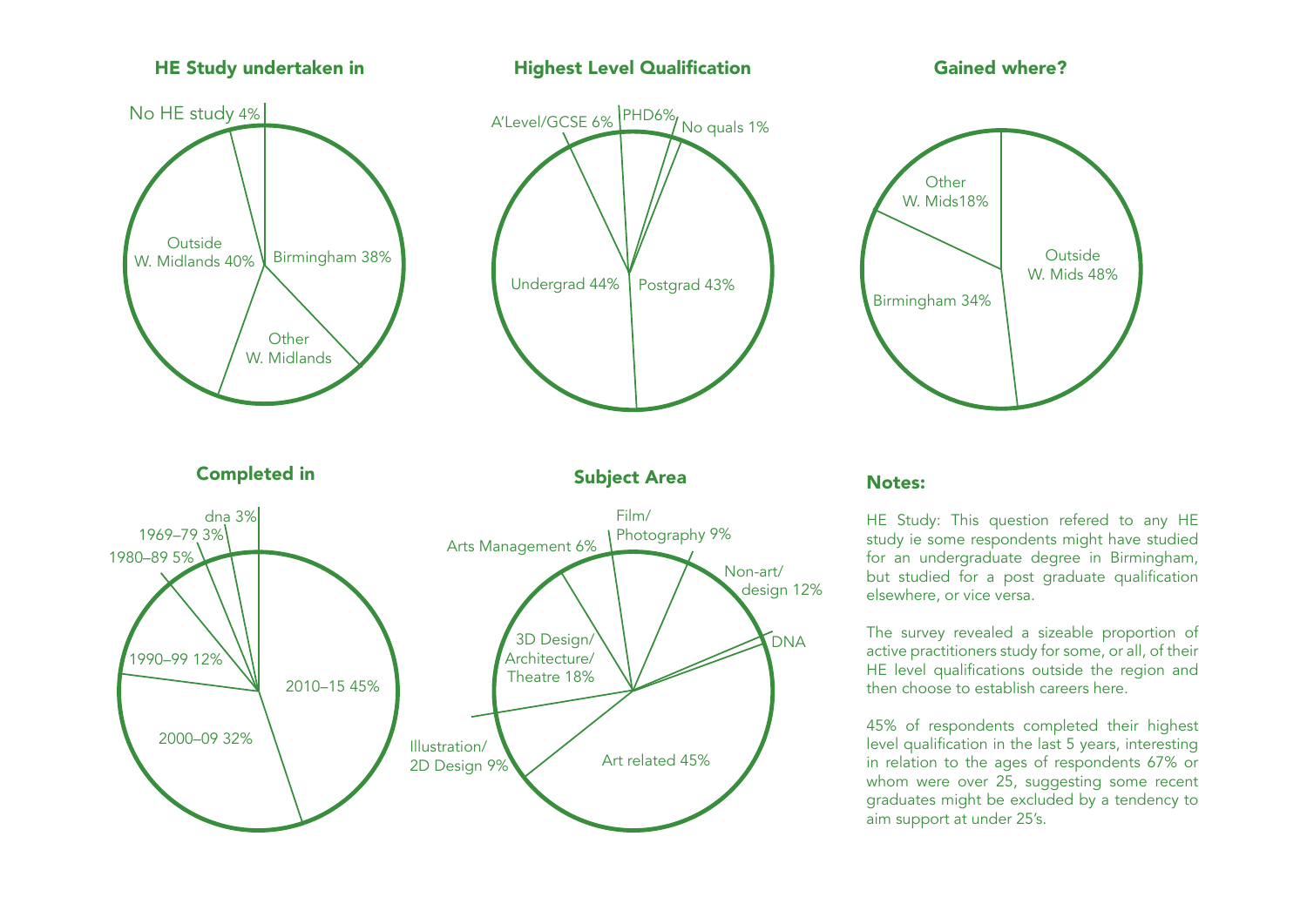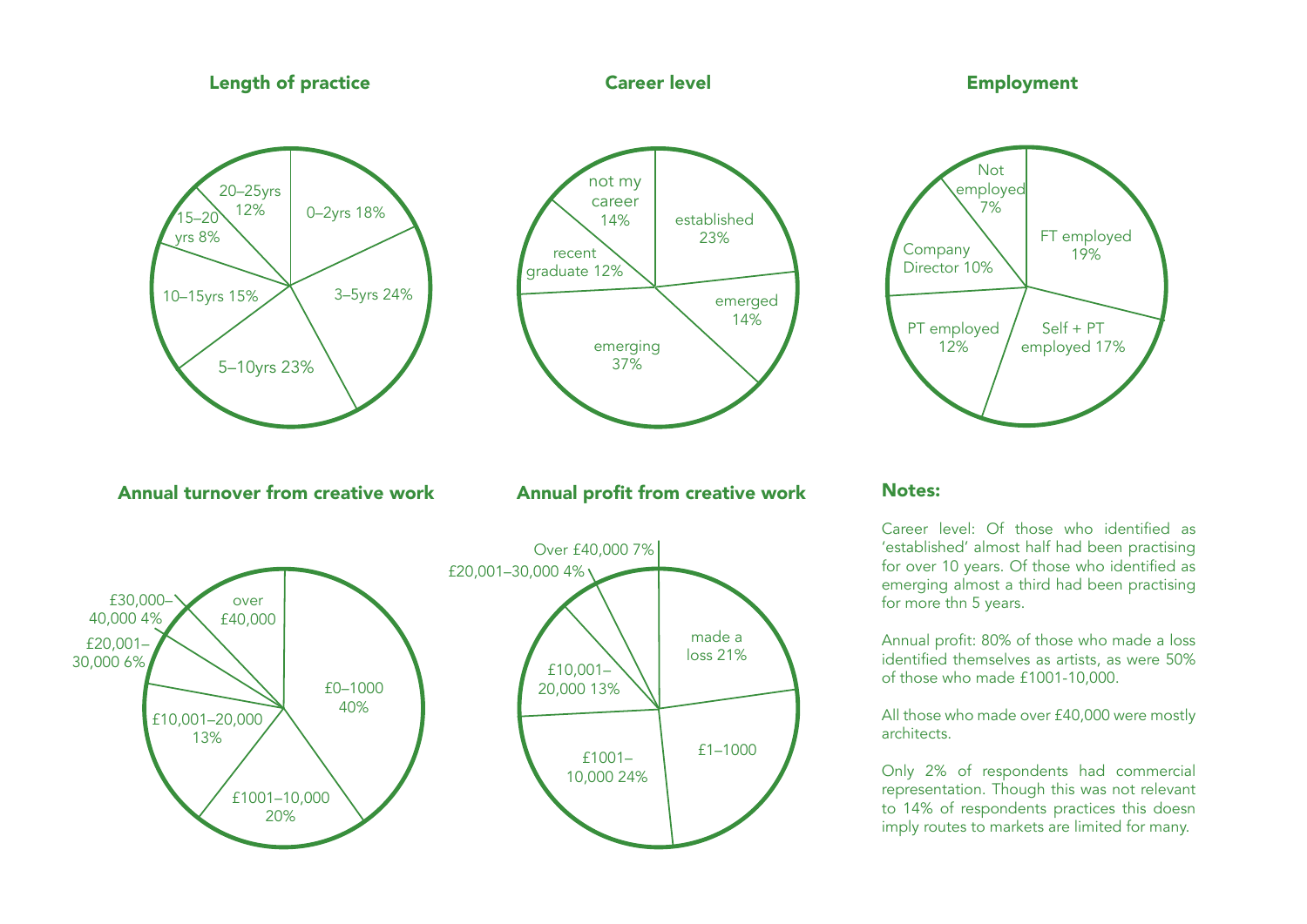### From 2012 where has your work been seen or commissioned?

10% had not shown work, the remaining 90% were able to select multiple answers

# Where I am based 61% Elsewhere in the WMids 46% Elsewhere in the UK 54% Europe 25% Beyond Europe 25%



# Where do you work? Describe your workspace

within their workspace

Most respondents' described their workspace as multi functional with spaces including:

21% Dirty making space 20% Clean making space 20% Workshop space

85% of those who rented studios were in shared space or working near other people.

22% of respondents described their workspace as an office, desk space or a laptop/computer.

Work environment

39% work in unheated workspaces NB this included 71% of rented studios

29% do not have hot running water 18% do not have internet access 50% do not have insurance

### 47% work alone

24% work alongside people from their discipline 26% work alongside people from other disciplines 3% work alongside non-creatives

Of those who work with other people: 25% described their workspace as very active 18% described their workspace as active 12% described it as inactive

# Monthly workspace overheads

Size

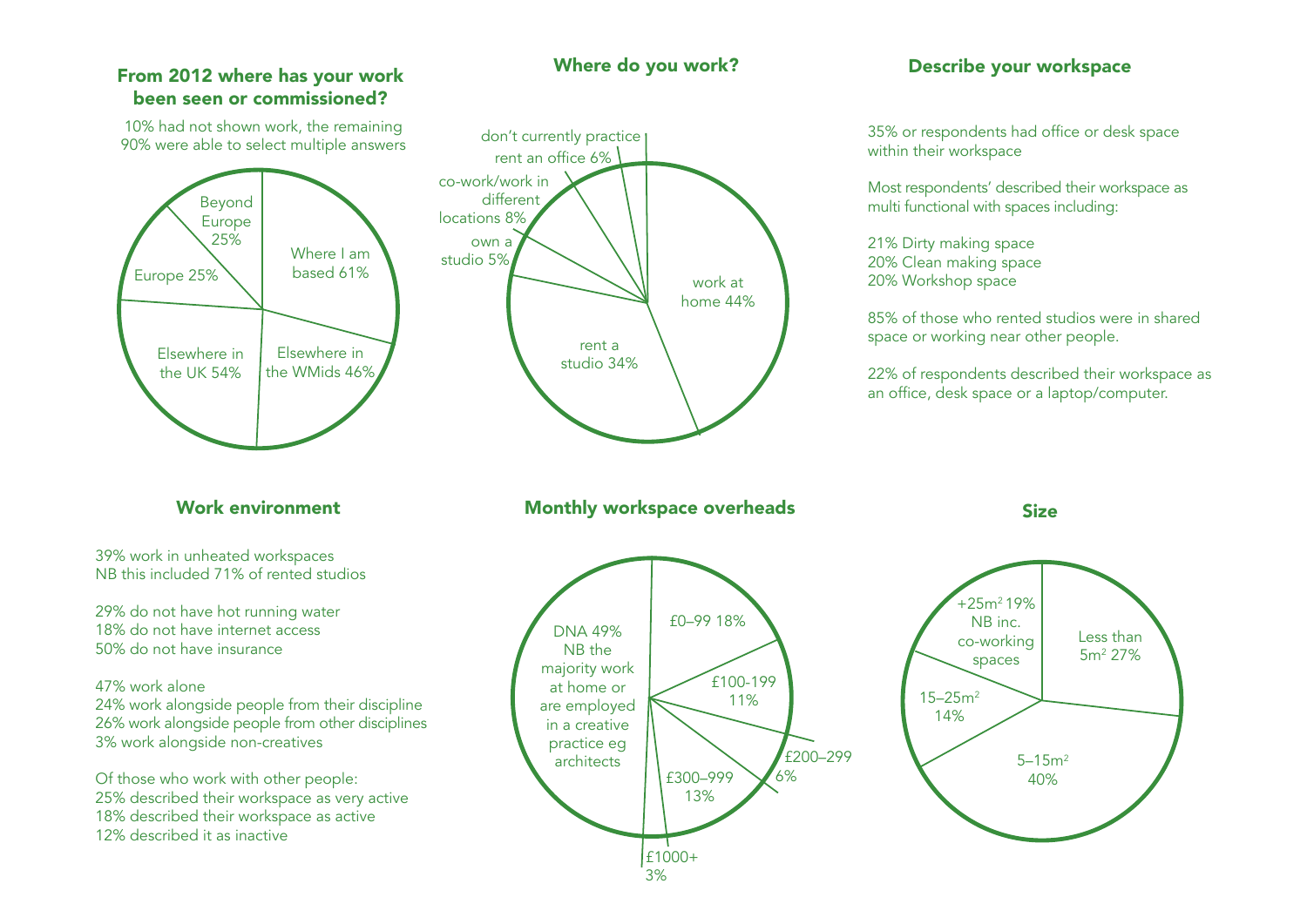### What kind of spaces would you find useful?

### What workshops would you use?





11% didn't need to access workshops. 55% said they could not.

### Key barriers:

Cost of equipment and outsourcing particularly during experimental phases; lack of signposting, access and availability; current provision not able to support production of larger scale work; lack of training and support to develop knowledge and skills; not knowing how, who or where to ask.

Other facilities people suggest including: Meeting space; events space; networking/social space; crèche or childcare facilities; education space; space to present, photograph and test work; rehearsal space; greenscreen space; framing facilities; sewing machines; ceramics; access to software; darkrooms; editing suite; sandblasting; outdoor yard space; large scale digital printers; textile based processes.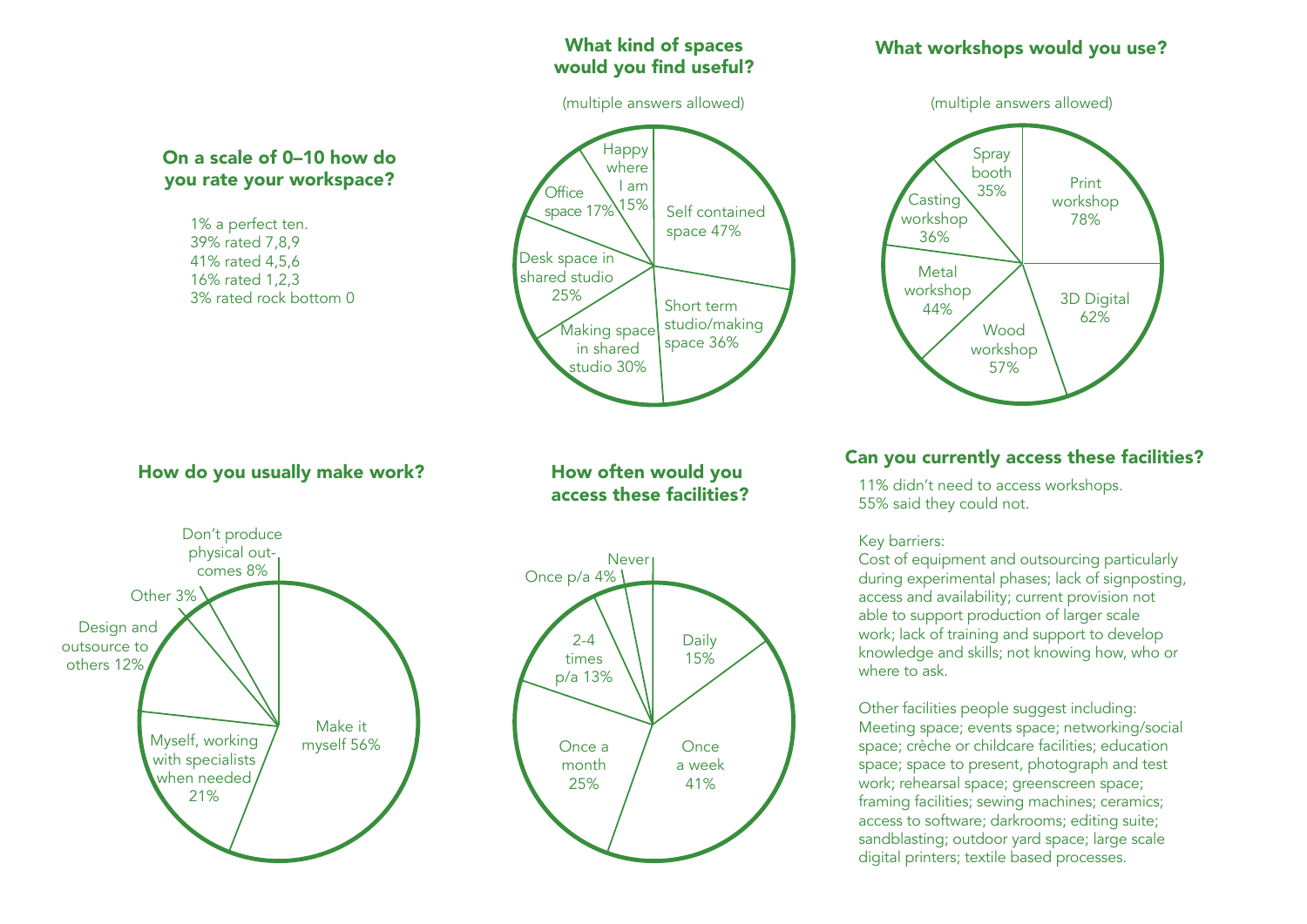### What would you pay per month for Production Space membership?



# technical and practical skills







### Ease of skills development and training (10 is very easy, 0 very difficult)

1% 10 15% 7,8,9 54% 4,5,6 32% 0,1,2,3

Main barriers: 52% Lack of availability 15% Poor signposting 11% Finding things locally 9% Cost 10% Quality of provision 3% Lack of time

The Birmingham Production Space Survey was online from the 19 October–30 November 2014. During this time 1137 visited the survey and 165 people completed it. The survey was aimed at artists, designers, makers and cultural producers working in the West Midlands.

Thanks to everyone who took the time to contribute.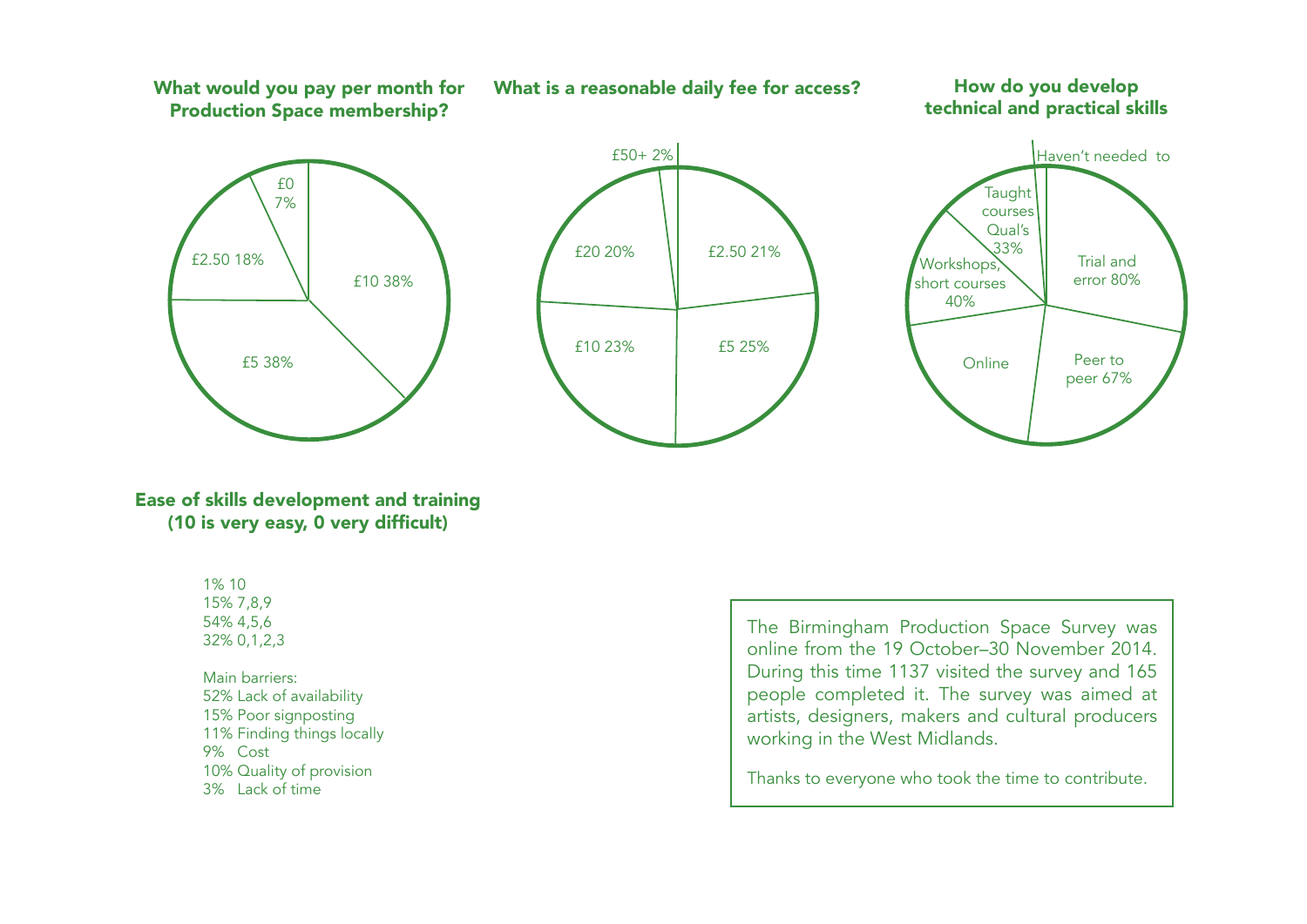I'm writing not as a designer-maker but someone in an auxiliary role. I think suitable workspaces are few and far between; there seem to be plenty of artists' studios but less for craftspeople or creators and also actually not much joint office space for people like me. Perhaps combine the two?!

I would much prefer to have access to a workspace where I encounter other people and have facilities for producing sculptural work, however I cannot afford additional rent costs etc and my working away on residencies would complicate things as well.

My workspace is good for the administrative side of producing but less suitable for meetings. Also, a neutral, cost effective flexible space for ad hoc talks, rehearsals, workshops etc is hard to find without paying commercial rates. Many organisations are generous about sharing their space but for some activities there isn't a brand / values / artistic alignment so that can prove challenging.

### **Comments**

and is very convenient but I'd love an affordable studio in an artist studio complex which looks to build a sense of community and is inclusive of all levels from amateur to professional.

My current space has excellent light

My current workspace is based on confidence or lack of, in feeling comfortable around WM creatives. I find it cliquey, difficult to integrate and sometimes intimidating. I know there are fabulous spaces out there, but it seems to be a 'who you know' issue.

> We are in the ridiculous situation of having a 'clean' space and 'dirty/storage' space on opposite sides of the city. Only the 'clean' studio has internet and the 'Dirty' studio is in a dangerous and depressing building. The studios are in buildings where the costs could go too high or the buildings could get taken from myself & other tenants with fairly short notice.

> > There are very few affordable choices, and even less if you need ground floor space

Even though my space is clean and spacious, it is not yet set up professionally.

I would much prefer to have access to a workspace where I encounter other people and have facilities for producing sculptural work, however I cannot afford additional rent costs etc and my working away on residencies would complicate things as well.

I rent my current space because I can afford it as it is only £50 per month. However it is very cold without heating and no hot water.

> It is difficult to commit to a workspace when income fluctuates year by year. Some years I might be able to afford decent warm workspace, but other years I can't.

I realise, as a student studying for a PHD, access to studio space within the School of Art is a privilege. During the run up to my first solo show, aware that I needed more suitable space and in a bid to establish some kind of set up post-university, I looked at several studios for hire in Birmingham. I don't usually consider myself naive but I was genuinely shocked at the complete lack of professional level studio space available. No heating, bad lighting, freezing. No access to workshop equipment. Little provision for safely storing work (or equipment). Now I'm close to finishing studying it is a more pressing issue to find suitable workspace, particularly as I would ideally like to remain in Birmingham. The only alternative has been to apply for residencies elsewhere for which a studio is provided.

Although I am an Artist / Maker of predominantly sculptural 'objects' the only work I can feasibly do from my rented home is 'clean' office based work (planning, research etc). Anything on a larger or messier scale I try and do outdoors weather permitting and until recently would use university facilities for my MA work (now completed). In the past I have rented a studio but found I did not use it enough to justify the monthly costs and would often be there alone. I want a flexible workshop style space that I can use when needed and that is shared with other creatives to both keep costs down and also allow for potential collaborative working. I know the mac offers artist passes to use their workshop facilities on a monthly basis and this is something I am considering.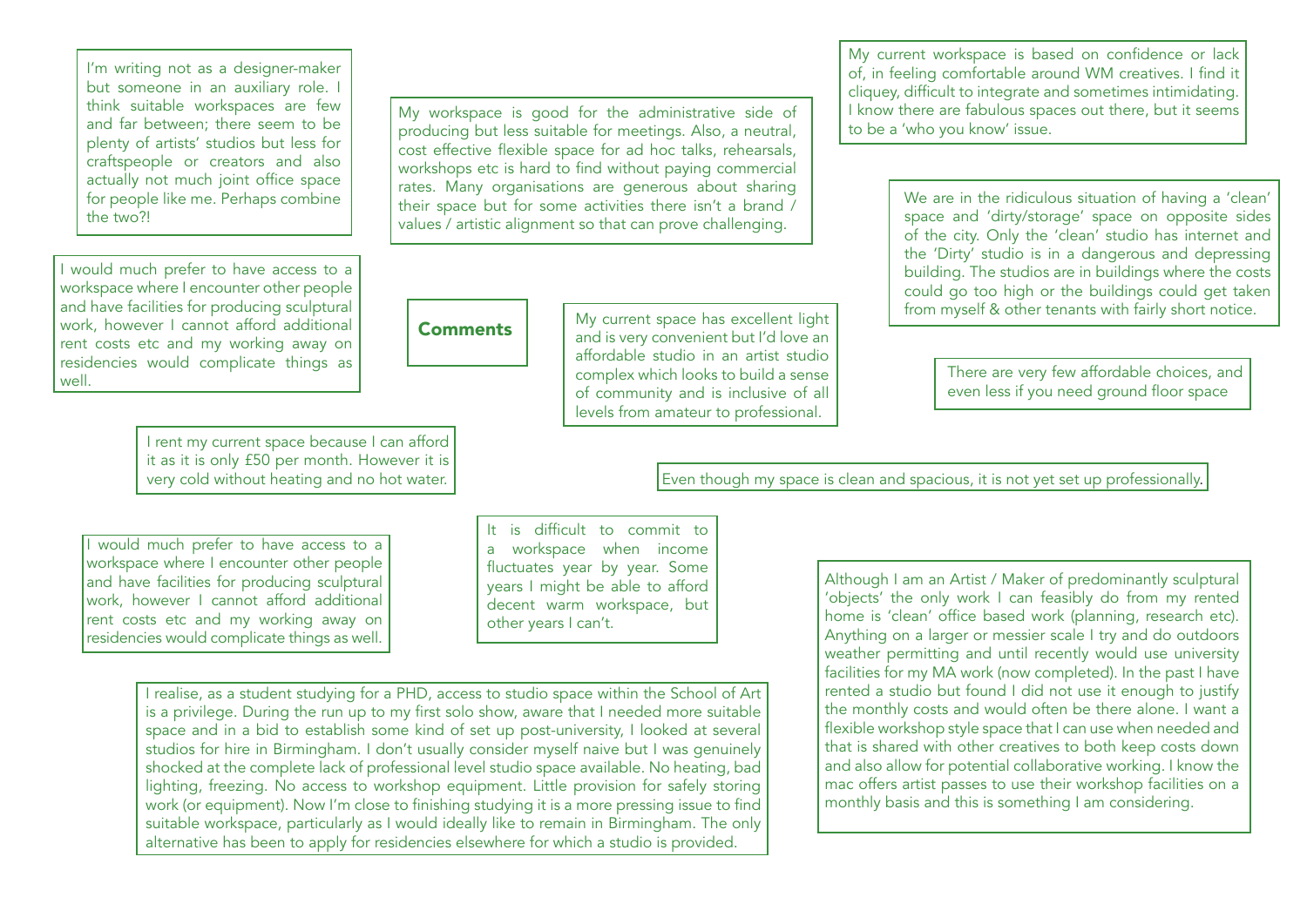There are a lot of us! I am based in the Custard Factory and find it hard to find out who is there. I'd like there to be an artists list somewhere.

I travel worldwide and never cease to be astonished and disappointed by the lack of networking/encouragement/ opportunity within the creative fields in Birmingham. I base myself there because it is home but most of my work is elsewhere so really this is an inconvenience currently.

It can be isolating working on your own, but having a studio based at home has allowed to me carry on my practice much more successfully alongside a lecturing job and raising a family than if I had had a<br>studio elsewhere, as I had done previously. Current space is good and allows the freedom to work as and when I need to. But dialogue and interaction with other studio artists is sporadic and lacks any real opportunity for collaborative or collective projects shows etc, and no real connection between member activity and the programme of the organisation.The building has limited production facilities, but meets basic needs and is cheap.

> It's not really suitable but at present I can't afford to move into a 'proper' work space and have the option of making larger pieces.

I'm the administrator for a company that makes communityengaged artwork; our making space studio is a multi-use space that we use for other activities. In terms of our making needs, we need on average two months of making time in the space per year. In principle we could downsize our operations to be purely office based, but access to making space on a short term basis is very hard to acquire. To ensure we have access to making space when we do need it we hire it throughout the year, and ensure as many of our activities as possible make good use of it to justify the cost.

There are lots of dilapidated former industrial units that would make fantastic studio spaces.

> This sounds amazing. At the moment the majority of design in Birmingham is not really seen as a creative discipline. It's not a craft, it's just digital marketing or something like that. I'm sure there are so many designers who would far prefer to work across other disciplines in a creative space like this rather than resort to joining a generic agency churning out the same limp RAR100 work as everyone else just because they don't know what else to do as a designer.

I don't live in Birmingham, but I would definitely consider coming to work there if there was a practical and comprehensive and affordable production space there. Many people would I suspect, and it's not far from London.

I would like affordable studio space that has heating and warm running water

I would pay more for a more vibrant and social location but the next step up is too high for someone currently practising as an amateur, ie next step is at least £200 a month plus rates/electricity etc. as I need private, not communal, space.